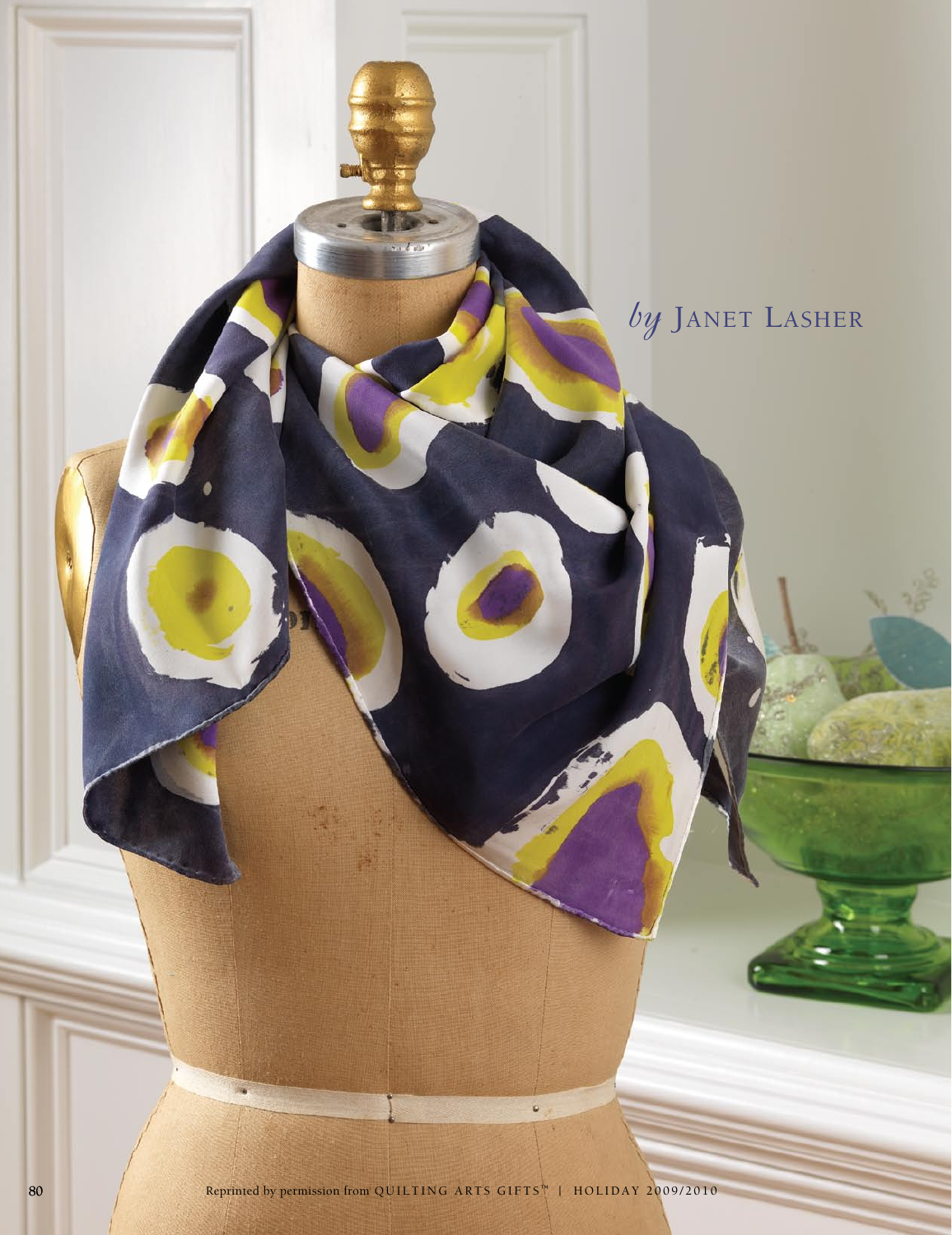

his scarf is great to make for yourself or for a gift, and it comes from your "green" studio when you use eco-friendly soy wax. This is a great first project to explore soy batik; the wax acts as a resist on the scarf, making painting almost foolproof. Using textile paints instead of dyes simplifies the process enough to complete in an afternoon. Make it contemporary, classic, or wild, depending on your choice of colors and wax patterns.

## **Directions**

**CAUTION:** Do not leave melted wax unattended. Always unplug any electrical tools when you are done using them.

- 1. In a well-ventilated area, prepare a work surface that is large enough to accommodate the scarf when laid flat. Cover the surface with a plastic drop cloth topped with an old sheet.
- 2. Pre-wash the scarf using gentle detergent and let it dry. Press to remove wrinkles. Pin the scarf to the cloth on your worktable (Photo 1).
- 3. Melt the wax in an old electric skillet or crock-pot, or in the top of a double boiler. Soy wax melts at 150° Fahrenheit; do not overheat it.

**NOTE:** *Always use natural-bristle brushes with wax. The wax will not come out of the brushes, so mark them for this use.* 

## M A T E R I A L S

- **•** Hemmed silk scarf
- Soy wax (pillar wax)
- **•** 3 colors Dye-na-Flow® paints such as chartreuse, violet, midnight
- **•** Old electric skillet, small crock-pot, or double boiler
- **•** 1"- and 2"-wide natural-bristle paintbrushes for wax
- **•** Two 3⁄4" brushes for paint
- **•** 1<sup>1</sup>/<sub>2</sub>" brush for background paint
- **•** Pins
- **•** Iron
- **•** Plastic drop cloth
- **•** Old sheet
- **•** Gentle detergent
- **•** Cup or small bowl
- Old newspapers